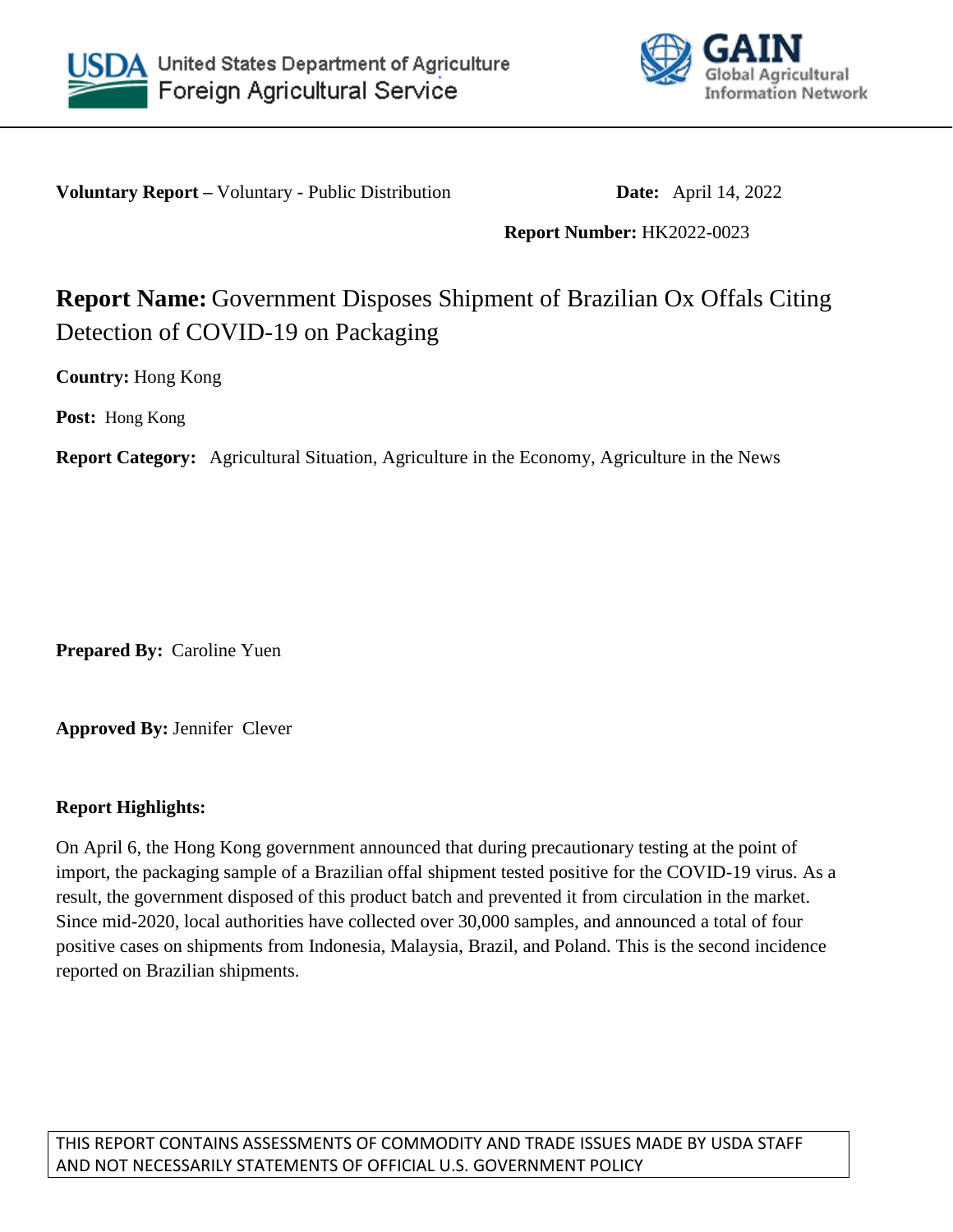Following reports on China's finding of COVID-19 virus-contamination in imported frozen foods or their packaging, in mid-2020, Hong Kong started testing various types of cold chain food imports and their packaging at the point of entry, from different countries/regions. Samples are taken at airport and importers' cold warehouses/storage units. For this precautionary testing exercise, the Hong Kong Center for Food Safety (CFS) does not allow shipments to be released before the test results are available, which generally take less than twenty-four hours except for cases with undetermined test results.

The latest detection was related to a shipment of frozen ox offal imported from Brazil. In a press release on April 6, 2022, the CFS reported that it collected three samples for testing from a batch of 19 cartons of frozen ox offal (total of around 410 kilograms) imported from Brazil by sea. Test results showed that one outer packaging sample tested positive for the virus. This batch of ox offal was stored in a warehouse pending the results and did not enter the market.

Following the confirmation of the positive test result, the CFS inspected the warehouse and asked the operator to conduct a thorough cleaning and disinfection. The CFS has ordered the importer of the shipment to dispose of the entire ox offal batch. In addition, the CFS indicated it will enhance sampling and testing of similar products.

Between mid-2020 and April 2022, the CFS has collected over 30,000 samples of foods and their packaging for testing of the COVID-19 virus. In addition to the case confirmed in April 2022, the CFS has identified three other cases: the pomfret fish and packaging samples from Indonesia announced last August, the cuttlefish slice and packaging samples from Malaysia announced last November, and the packaging samples of Brazilian beef and Polish pork skin announced this February were found to be positive. This is the second COVID-19 finding on product coming from Brazil.

The CFS pledged that it will continue the sampling of imported frozen foods and their packaging for testing. It is worth noting, that this recent finding was not as widely reported by local media as the previous cases.

In 2021, Hong Kong's global imports of beef products totaled \$2.7 billion, a drop of 39 percent compared to 2020. Brazil was the largest supplier, providing 39 percent of imports while the United States was the second largest supplier, providing 20 percent.

Other related GAIN reports:

[COVID-19 Testing of Imported Foods and their Packaging;](file:///C:/Users/User1/Downloads/COVID-19%20Testing%20of%20Imported%20Foods%20and%20their%20Packaging) [Hong Kong Detects COVID-19 Virus on Frozen Seafood Imports from Malaysia;](https://www.fas.usda.gov/data/hong-kong-hong-kong-detects-covid-19-virus-frozen-seafood-imports-malaysia) [Macau: COVID-19 Testing of Imported Foods and their Packaging](https://www.fas.usda.gov/data/macau-covid-19-testing-of-imported-foods) Hong Kong Detects COVID-19 on [Imports of Brazilian Frozen Beef and Polish Frozen Pork Skin](https://www.fas.usda.gov/data/hong-kong-hong-kong-detects-covid-19-imports-brazilian-frozen-beef-and-polish-frozen-pork-skin)